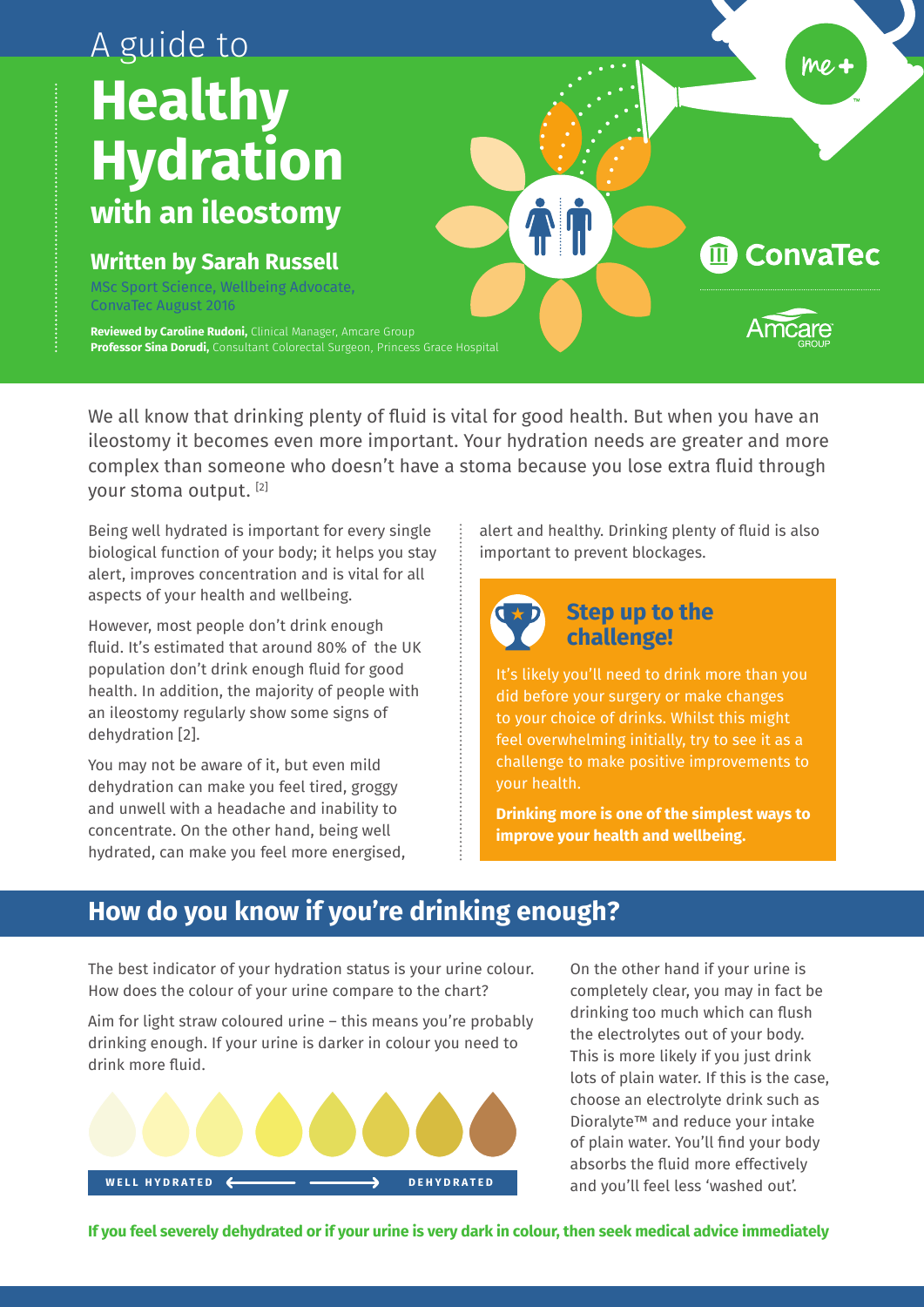# **Top Tips for Healthy Hydration**



**2**

**3**

**4**

**5**

### **Drink little and often**

Aim to drink small amounts at regular intervals throughout the day. Choose from a wide variety of drinks. Some people find it helpful to set an alarm on their phone as a reminder.

#### **Always take a drink when you go out**

Take a bottle when you're out and about, so you have access to fluid at all times. Don't assume you'll be able to buy a drink. Be prepared and take it with you, especially if you're travelling or out on a long car journey.

### **Your body knows best**

Match your hydration strategy to your own needs. Everyone is different and your requirements will change every day – depending on the weather and your lifestyle. Listen to your body and tune into any signs of dehydration.



### **Hydrate for activity**

Make sure you're well hydrated before any kind of physical activity and rehydrate during and afterwards. Choose dilute squash or an electrolyte drink rather than water.

### **Don't wait until you're thirsty**



It's easy to get caught out or forget to drink when you're busy. Stay one step ahead of dehydration. Don't wait until you're thirsty, by then you're already becoming dehydrated.



**7**

**8**

**9**

## **When it's hot**

In warmer weather you'll sweat and lose more fluid. Step up your hydration strategy and make an effort to drink more fluid and choose a drink with electrolytes. Carry a drinks bottle everywhere with you and drink little and often.

### **Air conditioning**

Air conditioning is a very dehydrating environment and it's surprisingly easy to become dehydrated when you're at work in air conditiong or on a flight. Keep a bottle of fluid on your desk, always take a drink into meetings and make an effort to drink more when flying.

### **Drink on the move**

Hydration backpacks have a drink bladder inside and a long drinking tube to make it easy to carry and drink on the move. Many people find this a great option when out and about hiking, sightseeing or cycling.

### **Get the balance right**

It's not common but it is possible to overdo it and drink too much water; especially if you just drink plain water. This can dilute the electrolytes in your body and can also increase your stoma output, making fluid losses worse. Be careful not to be overzealous with your water intake.

**Try to get the balance right, use your urine colour as the best guide and listen to your body.**

000000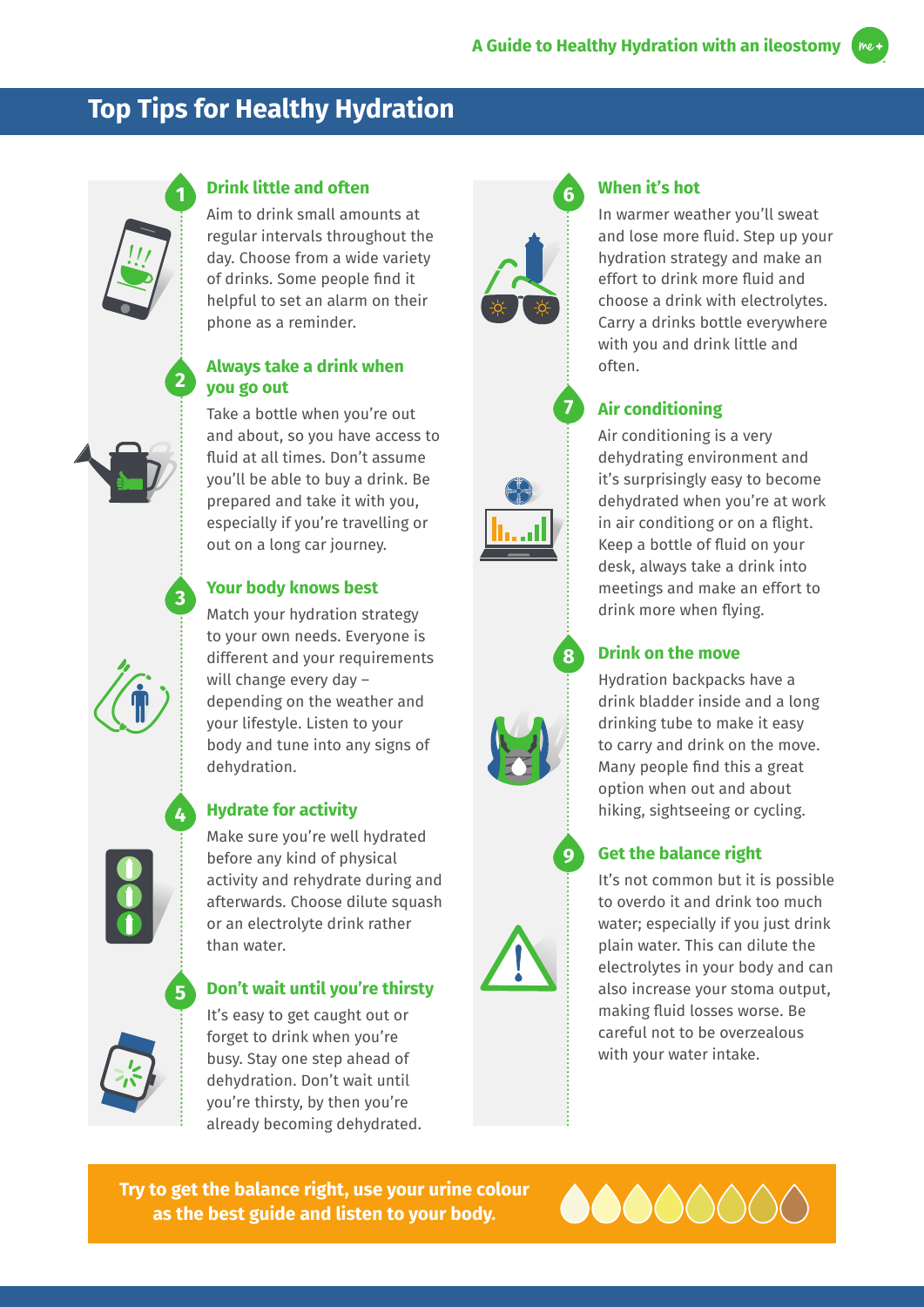**?**

# **How does your body lose fluid?**

### **During a typical day the average person loses approx. 2.5 litres fluid through sweat, urine, breath and faeces. [3]**

Air conditioning, warm temperatures, humid weather and central heating also cause you to lose more fluid.

On top of that, the average ileostomy fluid losses are approximately 800-1000ml per day.

> **During strenuous physical activity it's possible to sweat up to 500ml -2 litres per hour. [11]**

#### **BE AWARE:**

If you regularly have particularly high or watery output you should speak to your stoma nurse or GP about treatment options. Many people find taking loperamide (otherwise known as Immodium™) on a regular basis can control their output and reduce fluid loss.

Addressing your stoma losses – as well as ensuring adequate fluid intake – is an important aspect of managing your hydration status.

# **How much should you drink?**

### **Everyone is different and there is no hard and fast rule. Take the time to develop your own hydration strategy to match your own specific needs.**

Your hydration is dynamic; the amount and type of fluid you need will be determined by many different situations. The activity that you do, the weather, your environment, your stoma output and other factors like diet and stress will all have a part to play.

Learn to listen to your body and how it reacts in different situations.

There are no hard and fast rules about how much you should drink. Everyone will have different needs from one day to the next. NHS guidelines recommend around 6-8 glasses of fluid (1.5-2

litres) per day<sup>[1]</sup>, but many people will need much more than that and those guidelines are for someone without a stoma.

Remember that with an ileostomy, your fluid and electrolyte losses will be greater than someone without a stoma.

It's better to monitor your hydration status and urine colour, then drink to meet your own needs, rather than aim for a specific amount.

However, the general rule of thumb is that most people need to increase their fluid intake and drink more on a day to day basis.

# **What should you drink?**

# **All drinks count towards your fluid intake including tea, coffee, juice, cordial, soda, squash, milk and water. Try to limit your intake of strong coffee and alcohol.**

It's important to have a wide choice of drinks every day which will encourage you to drink more and get your hydration in balance. Choose drinks that you enjoy and you'll be more likely to drink more often.

When you have an ileostomy it's very important

NOT to drink excessive amounts of plain water. This can flush the electrolytes from your body and increase your stoma output, making dehydration worse. It's fine to drink some water of course, but try to include a wide range of fluids including squash, juice and electrolyte drinks.

**? ? ?**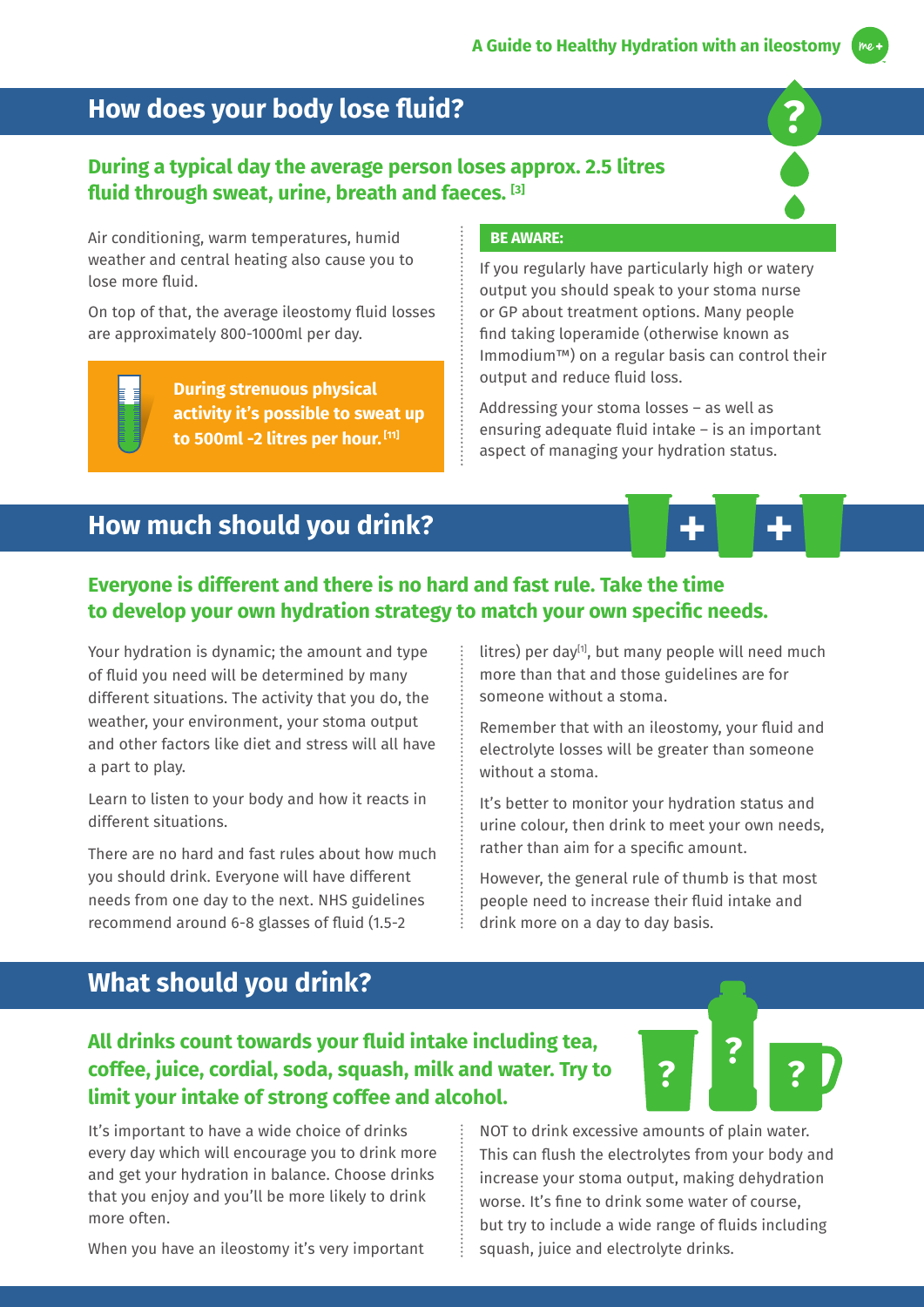# **The science behind the advice**



**Electrolytes are essential minerals and salts – sodium, potassium and magnesium – which are vital for bodily functions. You lose electrolytes through sweat and stoma output and they need to be replaced.**

# **To be absorbed well by your body, a drink needs to have a small amount of glucose and the right balance of electrolytes.[4] This is something known as 'osmolarity'.**



The osmolarity of a drink is very important. A drink with a lower osmolarity means that your body will absorb the fluid and be better hydrated.<sup>[6]</sup>

Some drinks are better than others. Traditional sugary sports drinks (typically bought in the supermarket or from vending machines) have a very high osmolarity and are not absorbed well by the body. They are also unhealthy and full of unnecessary sugar.

**If you urinate a lot or you have a very high stoma output, you may be drinking too much. Re-assess your fluid intake and choose a drink with electrolytes in it.**

World Health Organisation (WHO) approved oral rehydration solutions (ORS) such as Dioralyte™ are designed specifically to be well absorbed due to the optimal balance of sodium, potassium and a small amount of glucose.

#### **IMPORTANT POINT:**

Oral rehydration solutions shouldn't be seen as a last resort, they can be used as part of your daily hydration management strategy. You may wish to have 200-400ml of Dioralyte™ (or similar product) every day to help you stay well hydrated. Speak to your GP or stoma nurse about this.

Don't wait until you feel dehydrated. If your output increases or the weather gets hot, then choose an electrolyte solution.

This helps you stay one step ahead of dehydration and remain healthy and well hydrated.

#### **BE AWARE:**

Strong coffee, alcohol, fizzy drinks, sugary drinks, strong fruit juice and caffeinated energy drinks can stimulate your intestine, increase your output and make dehydration worse. So be aware of how they affect you.

Coconut water has become popular in recent years. Whilst it's high in potassium and a very pleasant natural drink, it is actually very low in sodium.



In recent years, extensive research has found milk to be an excellent hydrator<sup>[10]</sup>. Containing the right balance of electrolytes and carbohydrates, it's easily absorbed by the body and studies have shown it to be more effective than water.

**Top Tip** Experiment with different drinks and find out what works best for you. Everyone<br>
Will have different needs, tastes and responses to various fluids. It's important to<br>
have a range of drinks that you eniov which w will have different needs, tastes and responses to various fluids. It's important to have a range of drinks that you enjoy which will encourage you to drink more.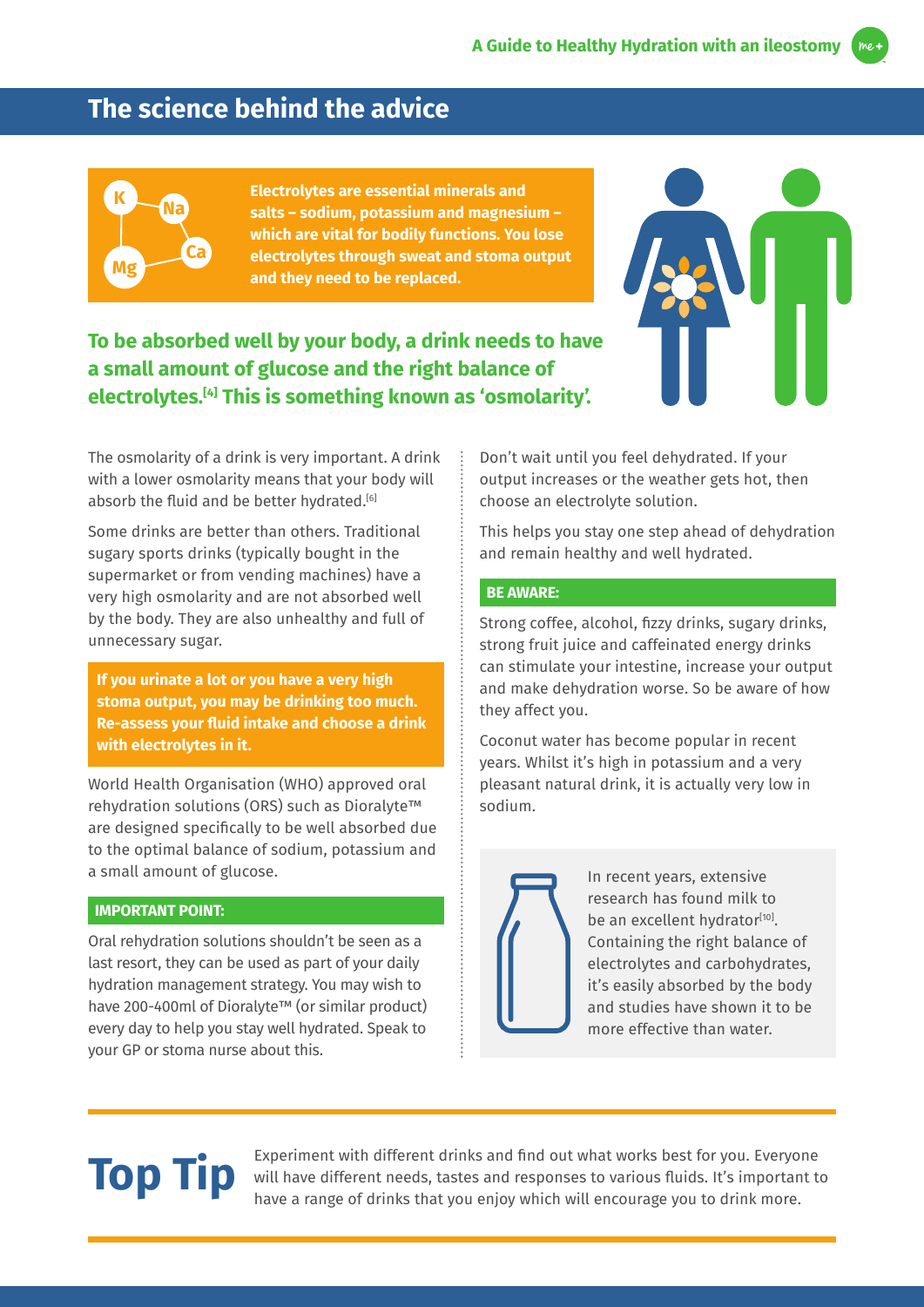# **What about sports drinks?**

# **Sports drinks are designed to replace glucose and salts in athletes and they are often recommended when you have an ileostomy.**



However, the sugar contents of some of the well-known brands (the sort you can buy in the supermarket or in a vending machine) is often very high whilst the sodium content is low. A high sugar drink is unhealthy, may cause you to gain weight and is not well absorbed by your body.

Some newer sports drinks however are lower in sugar and have a lower osmolarity. Look for a drink which has less than 4g of sugar/ carbohydrate in 100ml of drink.

Drinks such as SOS Rehydrate™ [8] or Skratch Labs™ Daily Electrolyte Mix<sup>[9]</sup> may be more suitable and available online. These can be used on a daily basis and also during physical activity. There are many commercial products on the market, so read the labels carefully.

### **This chart shows a comparison of various drinks. For optimum absorption, choose a drink close to the WHO ORS recommendations.**

| <b>KEY ELEMENT OF REHYDRATION</b>         | <b>WHO ORS*</b> | <b>SOS</b><br>REHYDRATE™ | <b>SKRATCH LABS</b><br><b>HYDRATION</b><br><b>MIX™</b> | <b>LUCOZADE</b><br>SPORT™ | <b>COCONUT</b><br><b>WATER</b> |
|-------------------------------------------|-----------------|--------------------------|--------------------------------------------------------|---------------------------|--------------------------------|
| Osmolarity<br>(Lower = Faster Absorption) | 200-310         | 230                      | 280                                                    | 350-360                   | 280                            |
| <b>KCalories</b>                          | $25 - 65$       | 20                       | 90                                                     | 140                       | 90                             |
| Carbohydrates/sugar (g)                   | $5 - 17$        | 6                        | 22                                                     | 32                        | 22                             |
| Sodium (mg)                               | 650-1035        | 660                      | 300                                                    | 250                       | 150                            |
| Potassium (mg)                            | 290-485         | 380                      | 40                                                     | $\overline{0}$            | 940                            |
| Magnesium (mg)                            | Optional        | 100                      | 30                                                     | $\Omega$                  | $\Omega$                       |

\*WHO guidelines for Oral Rehydration Solutions Based on 500ml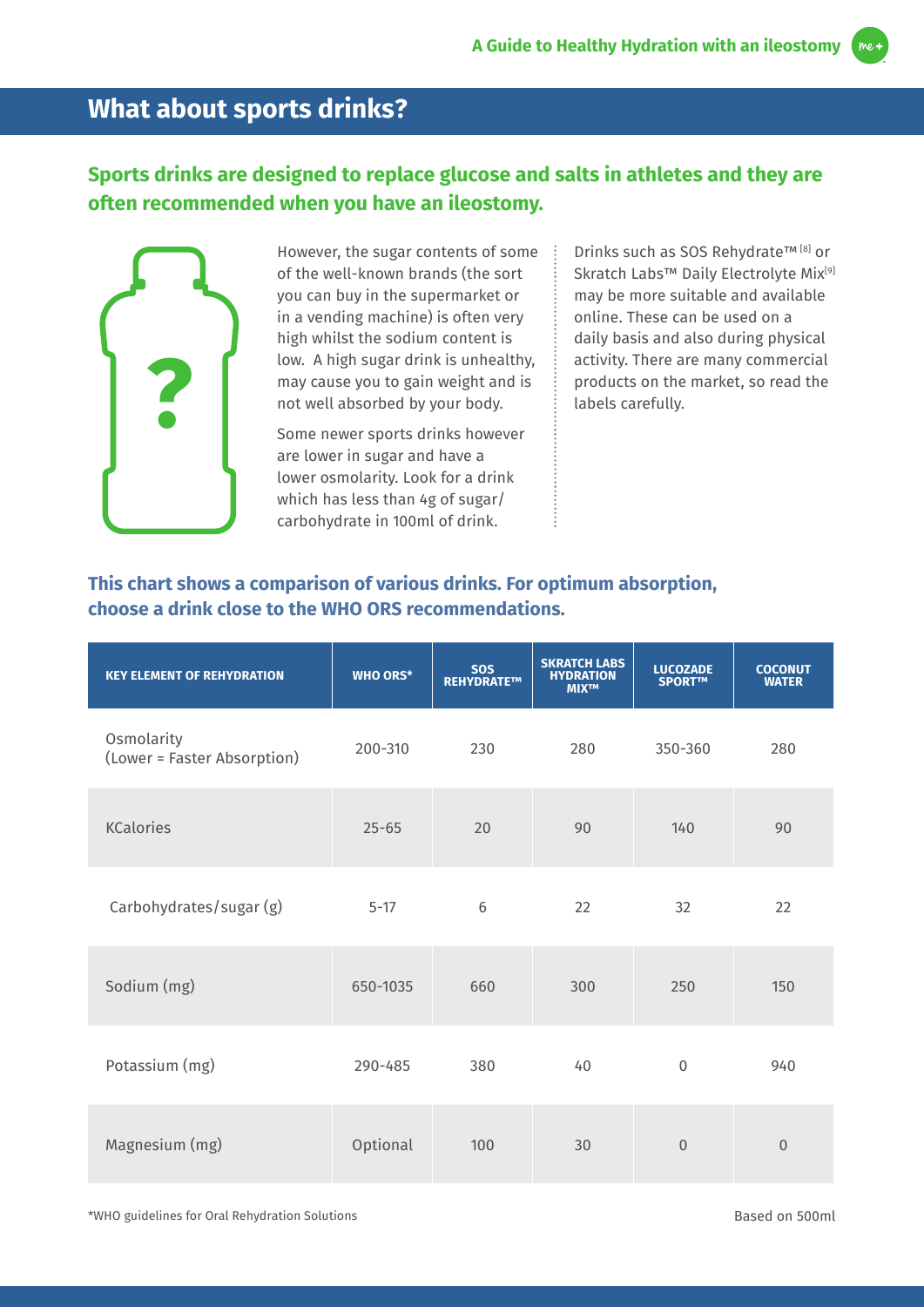# **Dehydration**

# **Many people – both with and without an ileostomy – are chronically dehydrated every day.**

Although not severe, this mild level of dehydration is enough to cause symptoms such as headaches and tiredness. These are often attributed to other health conditions, but they are more usually due to dehydration.

#### **IMPORTANT POINT**

A survey of GP's in the UK found that they believe dehydration to be the primary cause of at least 10% of cases of tiredness and fatigue in their patients.<sup>[5]</sup>

#### **What are the signs of mild dehydration?**

- $\left($ HEADACHE
	- THIRSTY AND DRY MOUTH
	- DARK URINE
- ් ග TIREDNESS AND FATIGUE
- POOR CONCENTRATION ් දීපී

#### **REMEMBER**

Most people simply don't drink enough for good health. You may not realise you're dehydrated, but drinking more can make you feel more energised and focused.

It's much better to stay one step ahead of dehydration. Drink little and often every day.

Remember, here isn't a 'one rule fits all' when it comes to hydration, everyone is different. Take the time to work out what you need.

Drinking more is one of the simplest ways to improve your health and wellbeing.

#### **IMPORTANT**

If you feel very dehydrated, are losing excessive fluid from your stoma or your urine is very dark, then seek medical advice from your GP or stoma nurse.

**Always speak to your stoma nurse or GP if you need more advice.**

# **Hydration for physical activity and sport**

# **During intense physical activity or sport it's possible to sweat up to 500ml – 2 litres per hour.[11]**

On top of your stoma losses (800-1000ml approx.), this can create a real problem and you can become dehydrated very easily. You also lose more sodium in sweat, so this also needs to be replaced.

Being optimally hydrated is vitally important if you want to participate in sporting activities. Aim to be well hydrated BEFORE you start any physical activity and then drink during and afterwards to rehydrate. Choose your drinks carefully and make sure you select an electrolyte solution or hydration sports drink.

Some people find that regular use of Dioralyte™ on a day to day basis helps them stay one step ahead of dehydration, and is good way to rehydrate after exercise.

During exercise it's important to find a drink you can tolerate, which doesn't increase your output and which you enjoy the taste.

Experiment with different options to find what works best for you. The concept of osmolarity is even more important during exercise, so look for a sports drink which has high levels of sodium and potassium and less than 4g of carbohydrate per 100ml. Plain water is not a good choice during exercise for people with an ileostomy.

**Aim to drink around 300-600ml of fluid per hour during exercise, but you may need more or less depending on your own personal needs. Experiment and see what works for you.**

Hydration backpacks are a great choice for runners, cyclists or those out hiking or walking. This enables you to drink on the move and encourages you to drink more.

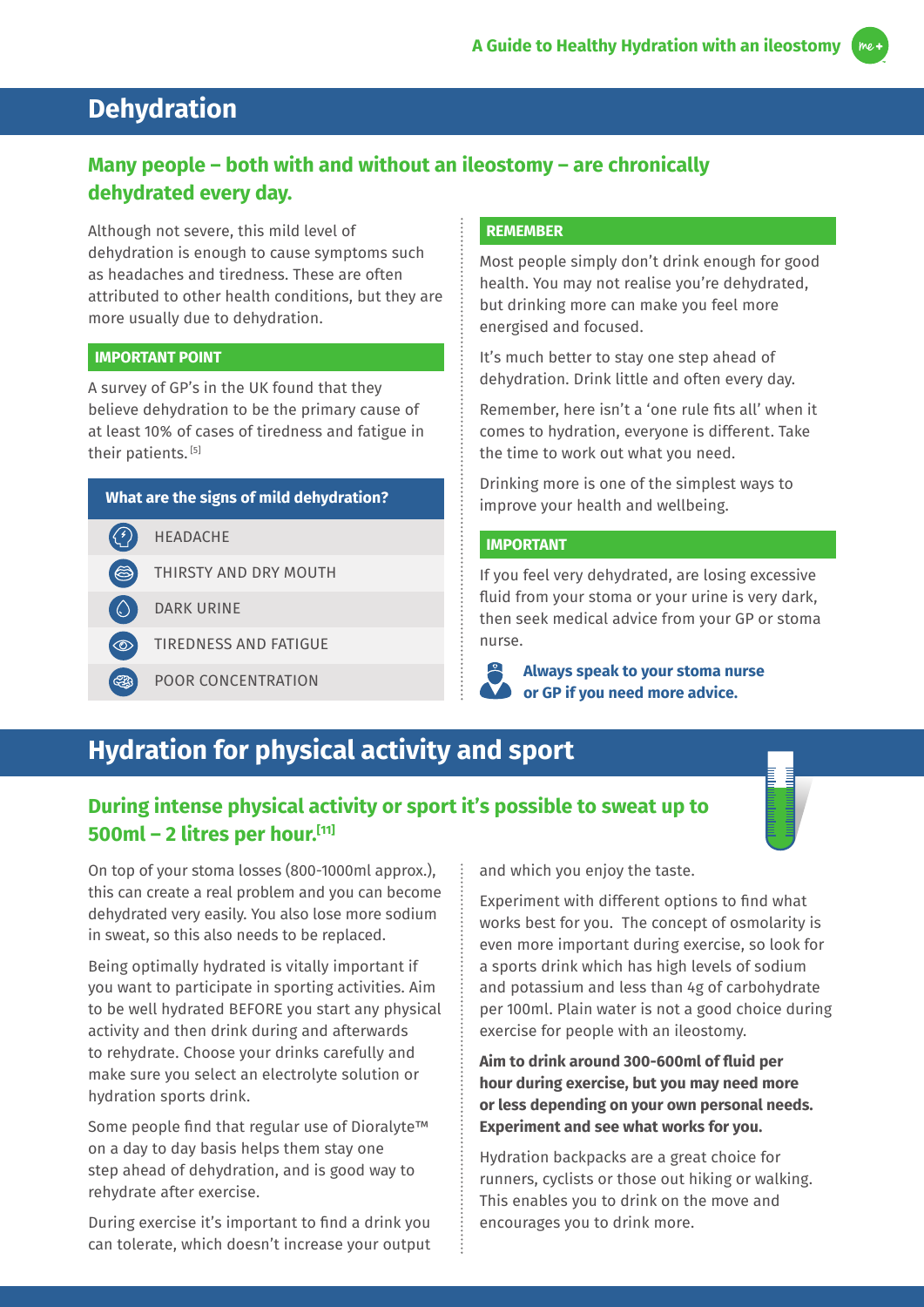



**Sarah is a marathon runner with a relatively high stoma output. She is 44 years old, is a busy working mum and has an active lifestyle.**

# **Because of her high output and active lifestyle, Sarah can easily become dehydrated. Sarah is also often travelling or working in air conditioned buildings which increases her fluid needs.**

However, she has developed various strategies to enable her to remain healthy and active.

Daily use of Dioralyte™ to maintain optimum hydration status. She consumes 400ml of Dioralyte™ every morning before breakfast with regular top ups during the day, especially when it's warm or after running. On an average day she'll consume around 1 litre of Dioralyte™ in addition to other drinks. She rarely drinks plain water as this has the effect of flushing out electrolytes.

2

1

When running she uses a 'Sports Hydration' solution (such as SOS Rehydrate, Skratch Labs Hydration Mix or similar) rather than a traditional sports drink, which is too high in sugar. She aims for around 400ml per hour depending on the weather conditions.

3

Daily use of Loperamide to control her high output. Sarah uses oral dissolvable Immodium™ tablets and takes up to 20-30mg per day as needed.

She is vigilant about her hydration and tries to stay 'one step ahead' rather than waiting until she feels dehydrated, so she carries a bottle everywhere with her and is especially conscientious when travelling and at work. All of these strategies together allow her to remain healthy and able to enjoy marathon running and having an active lifestyle.

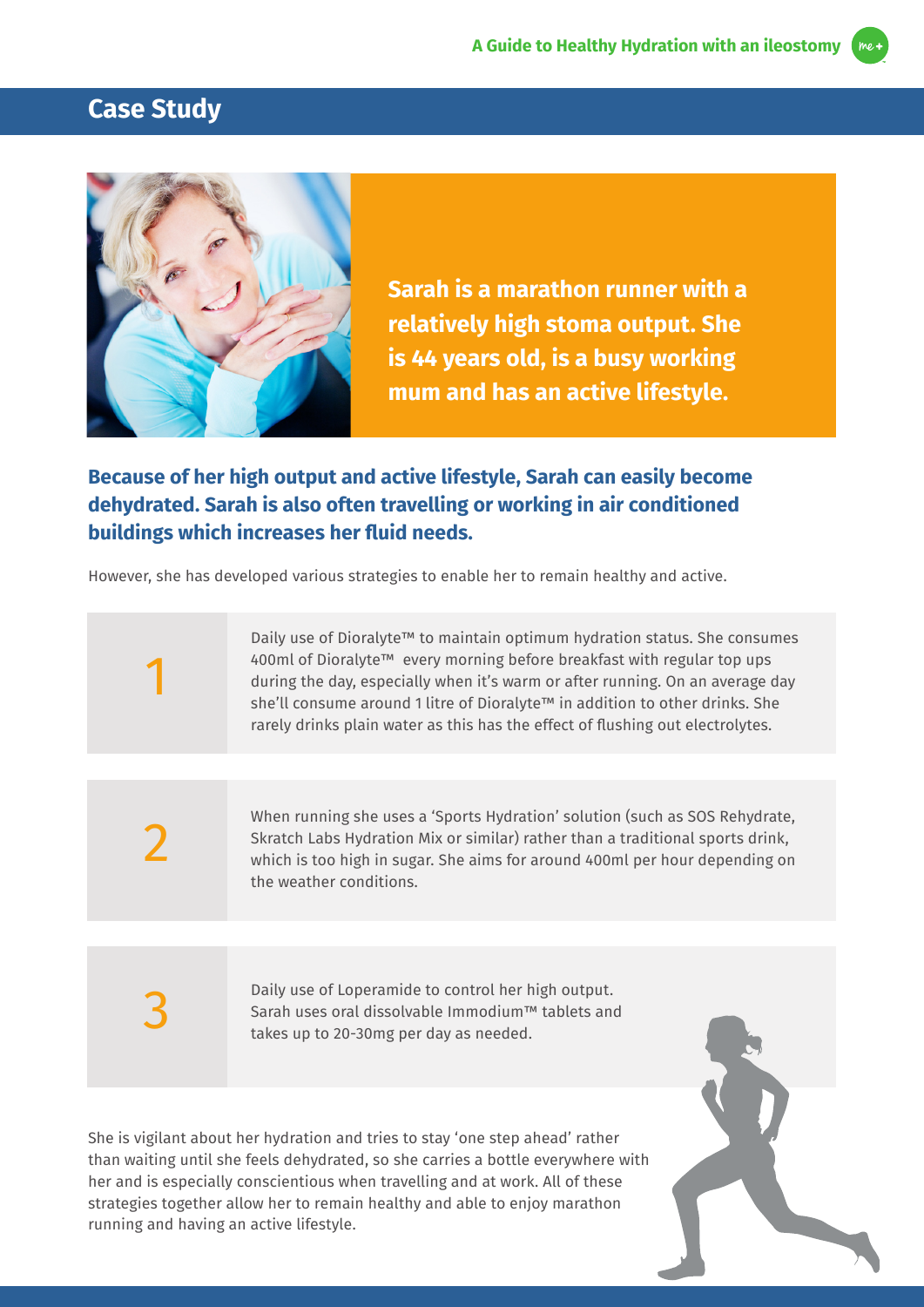# **Case Study**



**Helen is 36 years old, is a club runner and has a busy working life. She enjoys travelling and has learned strategies to manage her hydration needs in hot climates.**

# **In the past Helen has needed to use up to 24mg of loperamide per day to manage the output from her ileostomy.**

Without this her output was fairly watery and loose which meant she became dehydrated quite quickly. Over time Helen's small bowel adapted, her output is much more formed and the need for loperamide disappeared. Helen still keeps a stock of loperamide at home and when travelling for times when her output is loose to avoid losing too much fluid from her stoma.

On a day to day basis Helen drinks a 500ml homemade smoothie (containing almond milk, banana, oats, avocado and frozen berries) for breakfast and then 1-1.5 litres of squash/diluted fruit juice throughout the day. Helen also enjoys 2 or 3 cups of tea during the day and drinks chamomile tea at bedtime. She finds this fluid intake sufficient to keep her hydrated in the ordinary course of events.

When travelling in hot countries Helen uses Dioralyte™ and loperamide to manage changes

in her output which can be the natural result of different eating and drinking habits. When running Helen drinks 500ml of squash about an hour prior to her run to ensure she is adequately hydrated whilst out and then 500ml of HIGH5 Energy Source 4:1 (a carbohydrate and protein drink with electrolytes) afterwards to manage extra fluid loss through sweating and aid her recovery. For runs of over an hour Helen will carry a hydration backpack filled with water and a secondary bottle filled with a sports hydration solution.

# **NOTE**

**These are case studies of two particular ostomates, and it's important to acknowledge that everyone will be different. Take the time to identify your own needs and responses and try to find a strategy that works for you.**